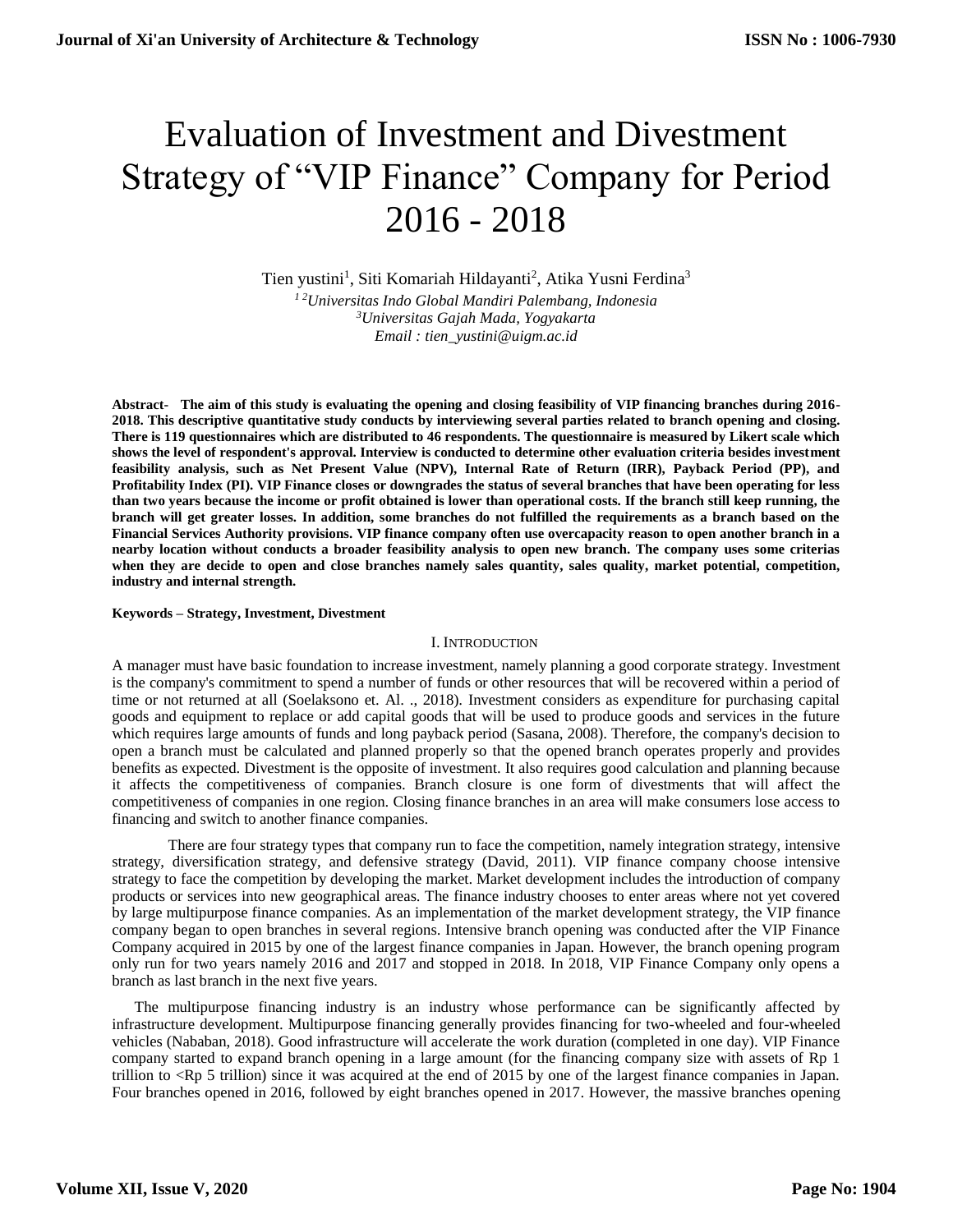in 2016 to 2017 is not continued in 2018. In 2018, the VIP finance company opened one new branch, closed three branches, and downgraded four branches status to Point of Sales (POS) or Point of Payment (POP).

Divestment is conducted when the assets or divisions of the company do not perform as expected (Change, 2019). According to the theory, when the VIP finance company closes or downgrades the branch status, the branch or division are not performing as expected. Therefore, the decision to close or downgrade branch status based on branch performance evaluation. However, branch performance is not the only reason to close a branch because the company has not yet received a refund or profit as a basis for performance evaluation. Some closed branches are branches that opened less than two years.

From micro point of view, strategic planning provides goal and direction for the company. Company which do not have a plan have exponentially higher failure rates than company that has a plan and implement it well (Lawlor, 2006). Based on this theory and existing problems, a strategic plan affects the company's success or failure. If this theory is reflected in closing or downgrading branch status, it means the company do not have plan or there is an error in planning or implementation. The decision to open a branch can be another reason that causes the branch status to be closed or downgrade for less than two years. Therefore, this study examines VIP finance company's decision to open and close branches, identifies appropriate branch opening and closing criteria, and evaluates the feasibility of opening and closing VIP financing branches in 2016-2018.

# II. LITERATURE REVIEW

# *2.1. Strategy*

In large company, decision about business approach and new step to start must be based on the consideration of all levels in a company, such as senior executives, heads of business units, heads of functional areas, and supervisory levels (Thompson & Strickland, 2001). Strategy is the initiation of four levels in the organization, namely the corporate level (corporate strategy), business unit level (business strategy), functional unit level (functional strategy), and operational level (operational strategy).



**Figure 1. Formulation Strategy Pyramid** Source: Strategic Management, Thompson & Strickland, 2001

According to Wheelen & Hunger (2010), company's strategy illustrates the overall company's direction in general attitudes towards the growth and management of various businesses and product lines. The company's strategy is all of which related to three key issues faced by the company, namely:

- a. Overall company's orientation to grow, stable, and savings (strategic direction)
- b. The industry or market in which the company competes with its products and business units (Portfolio Analysis)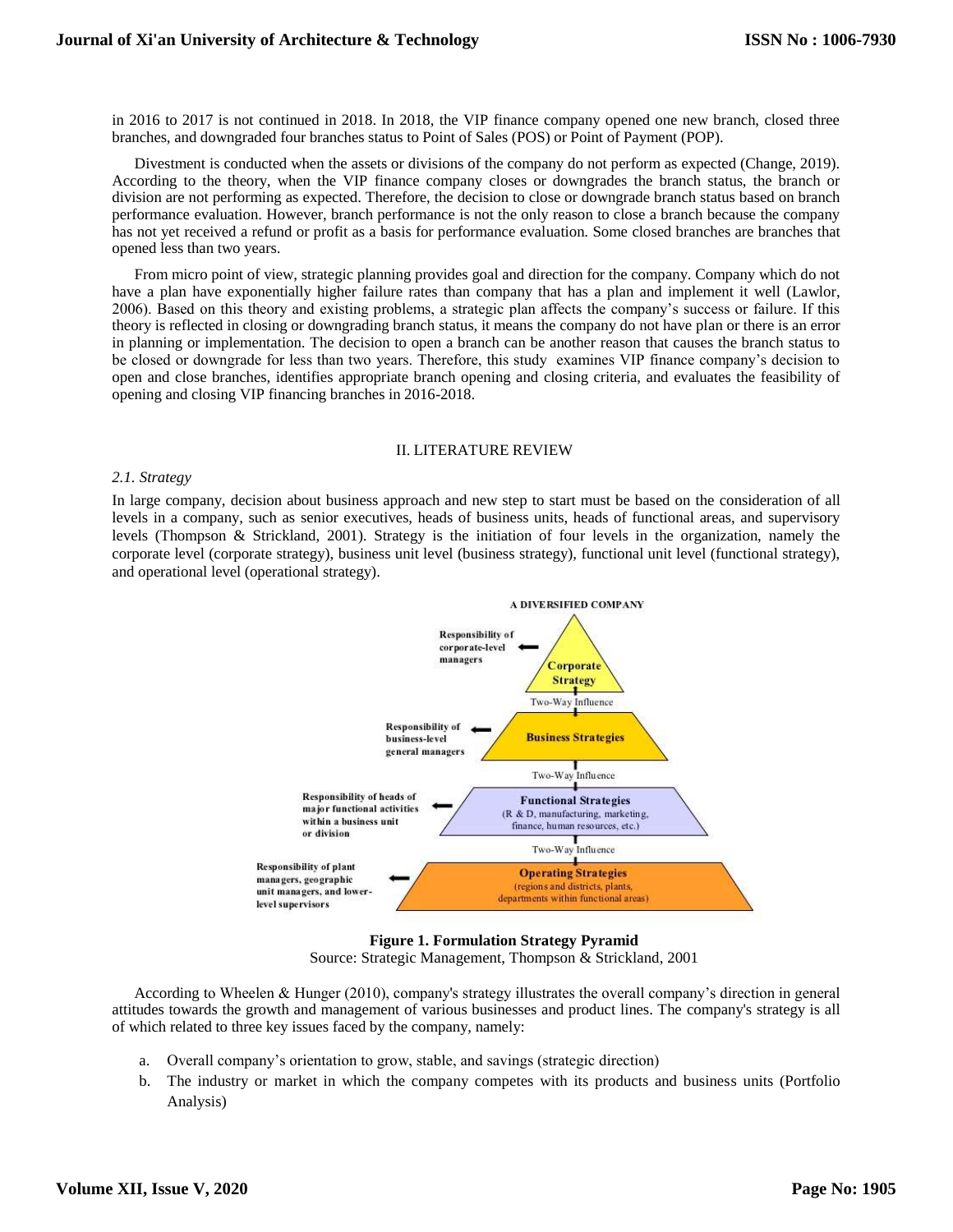c. The company management's coordination in its activities, share the company resources, and manage capability between product lines and business units (parent company strategy).

Nuary (2016) argues that the right strategy is a strategy which supports an aggressive growth policy (growth oriented strategy) which includes (1) improving product's quality, (2) maintaining customer service, (3) strengthening the community's image. Sulaiman (2015) states that strategic planning use several investment analysis calculation methods, namely Net Present Value (NPV), Internal Rate of Return (IRR), Payback Period (PP), and Profitability Index (PI). Gul (2016) The main work of capital budgeting is evaluate the prerequisites of venture capital business. Part of the technique depends on the idea of additional cash flow from businesses or potential businesses. For data analysis, capital budgeting techniques are used, namely Payback Period (PP), Net Present Value (NPV), Profitability Index (PI) and Internal Rate of Return (IRR).

# *2.2. Investment*

Investment is capital investment for one or more assets that are owned for a long time to get profit in the future (Sunariyah, 2003). The main principle in investment as an investor is low risk, low return and vice versa (Natalie, 2014). Investment can be divided into two, namely real investment and financial investment. Real investment involves tangible assets, such as land, machinery, or factories, while financial investment is dividend and capital gain. Indirect investment is trading through financial intermediaries (Sunariyah, 2003). Ensuring the investment's main objective is an important part on making investment strategy decisions (Sultana et al., 2018). Understanding the overall investment decisions and investment performance helps determine the investment objectives (Pérez-Gladish et. Al., 2012).

# *2.3. Divestment*

Shares divestment is capital release and reduction (Yoesry, 2019) or a company's policy whose entire shares are gradually owned by foreign investors but it surely transfer their shares to local business partners or shares transfer from foreign investors to national investors (Erman, 2017). Moin (2003) believes divestment is an effort to sell a business unit or subsidiary to another party to get fresh funds in order to make the company healthy. Divestment is not only triggered by the poor performance of business unit, but also company's political and financial interests (Harun & Bangun, 2006).

#### III. METDHOD

The evaluation to open and close a branch not only use one analysis method but also another analysis that provide a lot of information for decision making. The data in this study is obtained by depth interviews with 7 key informants, namely branch managers and area managers who are able to provide decision maker's view. After interviews, researchers distribute two questionnaires to respondents from the central office (equivalent to General Manager) and from branch offices related to opening and closing branches (equivalent to Area Managers and Branch Managers). The first questionnaire is SWOT analysis of branch opening, while the second questionnaire is analysis of Internal External (IE) branch closure. Both questionnaires are list of statements that measured by Likert scale to indicate the level of respondent's approval of the statement by choosing one of the available choices. The questionnaires are prepared based on literature studies and interview result. The weighting is determined based on the weighting questionnaire results filled out by interviewees. There is 119 questionnaires which are distributed to 46 respondents.

Measurement for primary data (questionnaire) is conducted by Likert scale which shows the respondent's agreement level of the statement by choosing one of the available choices. Number  $5 =$  Strongly Agree, number  $4 =$ Agree, number 3 = Disagree, number 2 = Disagree and number 1 = Strongly Disagree (Sugiyono, 2013). Branch opening will be evaluated by investment feasibility analysis methods, namely Net Present Value (NPV), Internal Rate of Return (IRR), Profitability Index (PI), and Payback Period (PP) analyzes. In addition, it will also be evaluated with Vintage comparison and SWOT analysis (Strengths, Weaknesses, Opportunities, Threats). Branch closure will be evaluated by a simple analysis method namely the sales team's productivity comparison, Vintage branch comparison, and IE (Internal-External) analysis.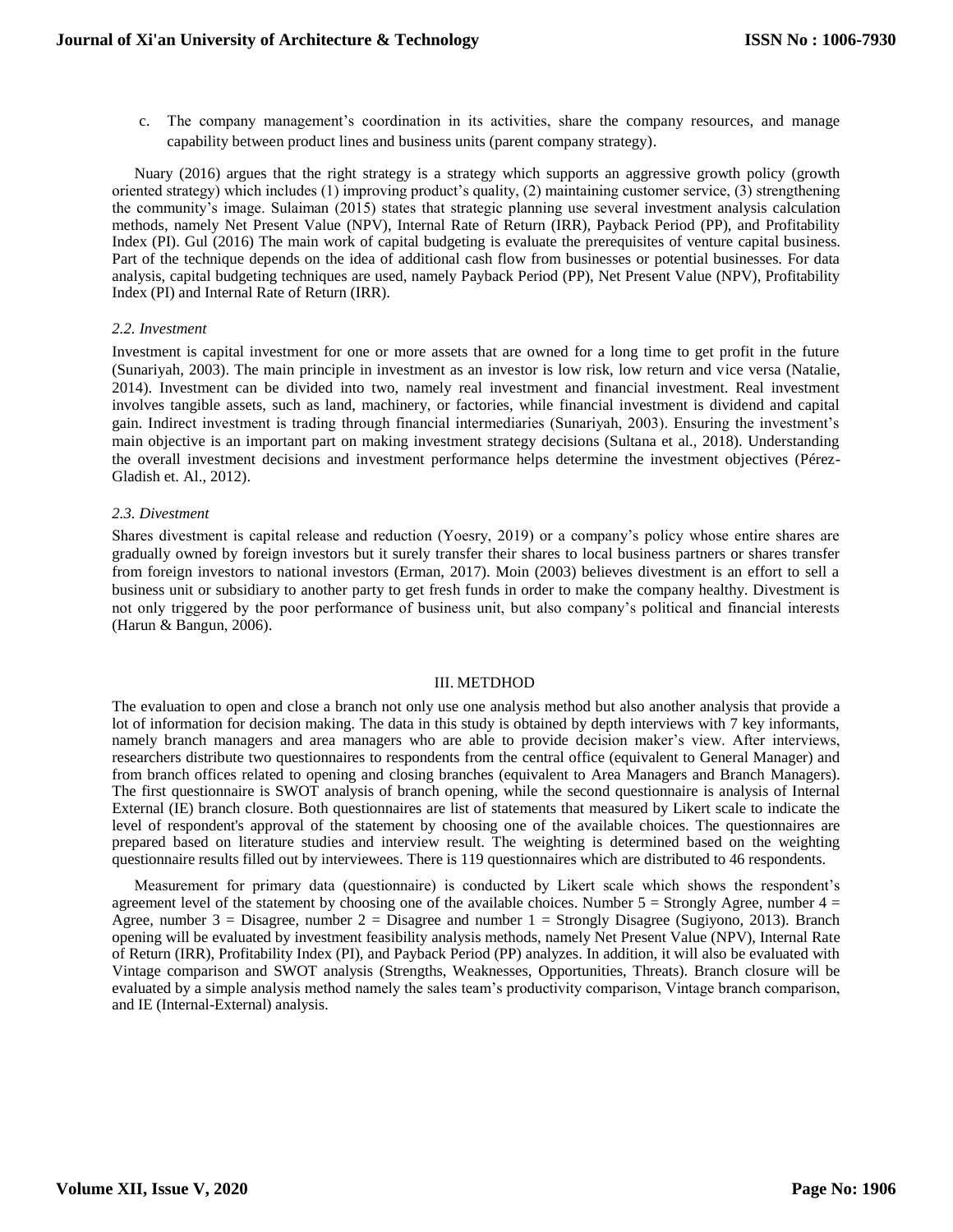# IV. RESULT

#### *4.1. Evaluation on Branch Opening Data*

In the evaluation of the opening branch, researchers use analysis tool, namely financial plan feasibility analysis, vintage area data analysis, and SWOT analysis. At the beginning of the study, researchers planned to divide this evaluation into six criteria, namely: Net Present Value, Internal Rate of Return, Profitability Index, Payback Period, Vintage area, and SWOT analysis. The six criterias have same weight because based on the interview's result, the researchers conclude that all criterias have the same role in measuring branch performance (summary of interview results in appendix). Based on the six criterias, a branch feasible to open if it fulfills at least four criterias, otherwise the branch is not feasible to open if it has less than three criterias. A branch that has three criterias requires broader consideration to be opened.

Researchers realize that the financial plan feasibility analysis tool will shows the same results regarding a branch's feasibility. If the researchers use the six criterias by dividing the financial plan feasibility analysis, the analysis result is unbalanced. When four financial plan feasibility criterias are fullfiled and the vintage analysis and SWOT analysis is not fulfilled, the branch is still declared feasible. Whereas from data of sales quality (vintage data), market, industry, and internal eligibility, branch is declared not feasible. Therefore, to obtain more appropriate feasibility result, the researchers change the criteria category which is based only on three criterias, namely the financial plan feasibility, sales quality (vintage area data), market feasibility, industry, and internal (SWOT analysis).

Based on those three criterias, eleven branches are feasible to open and the two branches are not feasible open (Bintaro and Bekasi Tambun). However, several branches that feasible to open require further review because they are not feasible on vintage area criteria. Those branches are the Cibiru, Ciputat, Gresik, Salatiga, Ambon, and Sangatta. In addition, several branches are feasible to open, but they have SWOT analysis result that is different from other branches, namely the Ciputat and Sangatta. One or two respondents considered that these two branches are in quadrant 2, while all other branches are in quadrant 1. Based on the data, although it is declared feasible to open, there are several branches that needed special treatment because some of these branches have weak feasibility percentages on several criteria.

| Table 2. The Financial Fian Feasibility Analysis Results<br>No.<br><b>Branch</b><br><b>Value</b> |                |               |            |           |           |
|--------------------------------------------------------------------------------------------------|----------------|---------------|------------|-----------|-----------|
|                                                                                                  |                | <b>NPV</b>    | <b>IRR</b> | <b>PI</b> | <b>PP</b> |
| 1                                                                                                | Cibiru         | 249.785.113   | 15,46%     | 1,26      | 33,55     |
| 2                                                                                                | Sumbawa        | 769.655.637   | 30,83%     | 1,70      | 29,74     |
| 3                                                                                                | <b>Bintaro</b> | (94.239.359)  | 7,08%      | 0,90      | >36,00    |
| $\overline{4}$                                                                                   | Batam          | 131.757.995   | 12,31%     | 1,11      | 34,78     |
| 5                                                                                                | Ciputat        | 125.691.713   | 11,96%     | 1,10      | 34,88     |
| 6                                                                                                | Gresik         | 159.998.928   | 13,47%     | 1,16      | 34,34     |
| $\tau$                                                                                           | Bekasi Tambun  | (106.148.389) | 6,78%      | 0,90      | >36,00    |
| 8                                                                                                | Salatiga       | 6.121.554     | 9,28%      | 1,00      | 35,96     |
| 9                                                                                                | Maumere        | 579.761.538   | 23,18%     | 1,50      | 31,82     |
| 10                                                                                               | Medan II       | 38.960.674    | 9,96%      | 1,03      | 35,60     |
| 11                                                                                               | Ambon          | 639.399.962   | 23,40%     | 1,54      | 31,79     |
| 12                                                                                               | Manokwari      | 84.436.775    | 10,95%     | 1,06      | 35,24     |
| 13                                                                                               | Sangatta       | 30.221.578    | 9,88%      | 1,02      | 35,71     |

|  | Net Present Value, Internal Rate of Return, Profitability Index and Payback Period |  |  |  |
|--|------------------------------------------------------------------------------------|--|--|--|
|  | Table 2. The Financial Plan Feasibility Analysis Results                           |  |  |  |

Based on table 2, Bintaro and Bekasi Tambun can be declared not feasible to open because they do not fulfill the financial plan feasibility criteria. Based on NPV, the two branches are not feasible because they have negative NPV. While based on IRR, PI and PP, the two branches are not feasible because IRR shows a lower percentage of the company's hurdle rate (9.26%), PI less than 1.00, and PB longer than 36 months.

Besides showing the feasibility of branch to open, four feasibility criterias for financial planning also provide information on branches that require special attention when opened, namely Salatiga, Medan II, Manokwari, and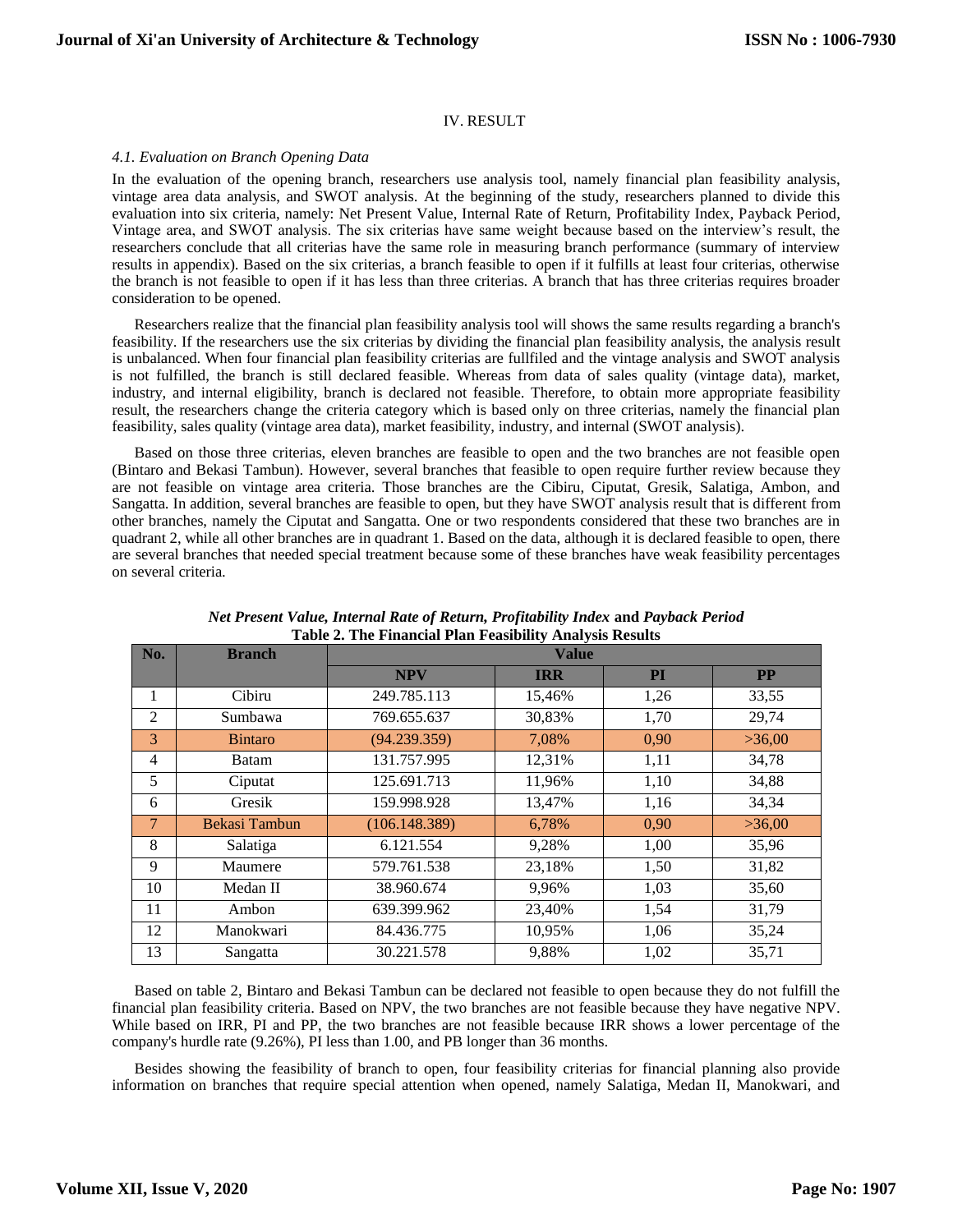Sangatta. The four branches are feasible to open although the financial planning is weak. Based on NPV, the four branches have a low NPV while other branches have high NPV.



**Figure 3. Branch NPV Graph**

The same result also shown for IRR, PI and PP which are quite weak compared to some other branches.



**Figure 4. Branch IRR graph**

Salatiga branch has the lowest IRR, which is only 0.02% higher than the company's hurdle rate. Based on PI, Salatiga branch also has lower PI when the value is rounded two digits behind the comma (1.00). It is quite doubtful to assess the feasibility to open branch when only rely on PI value.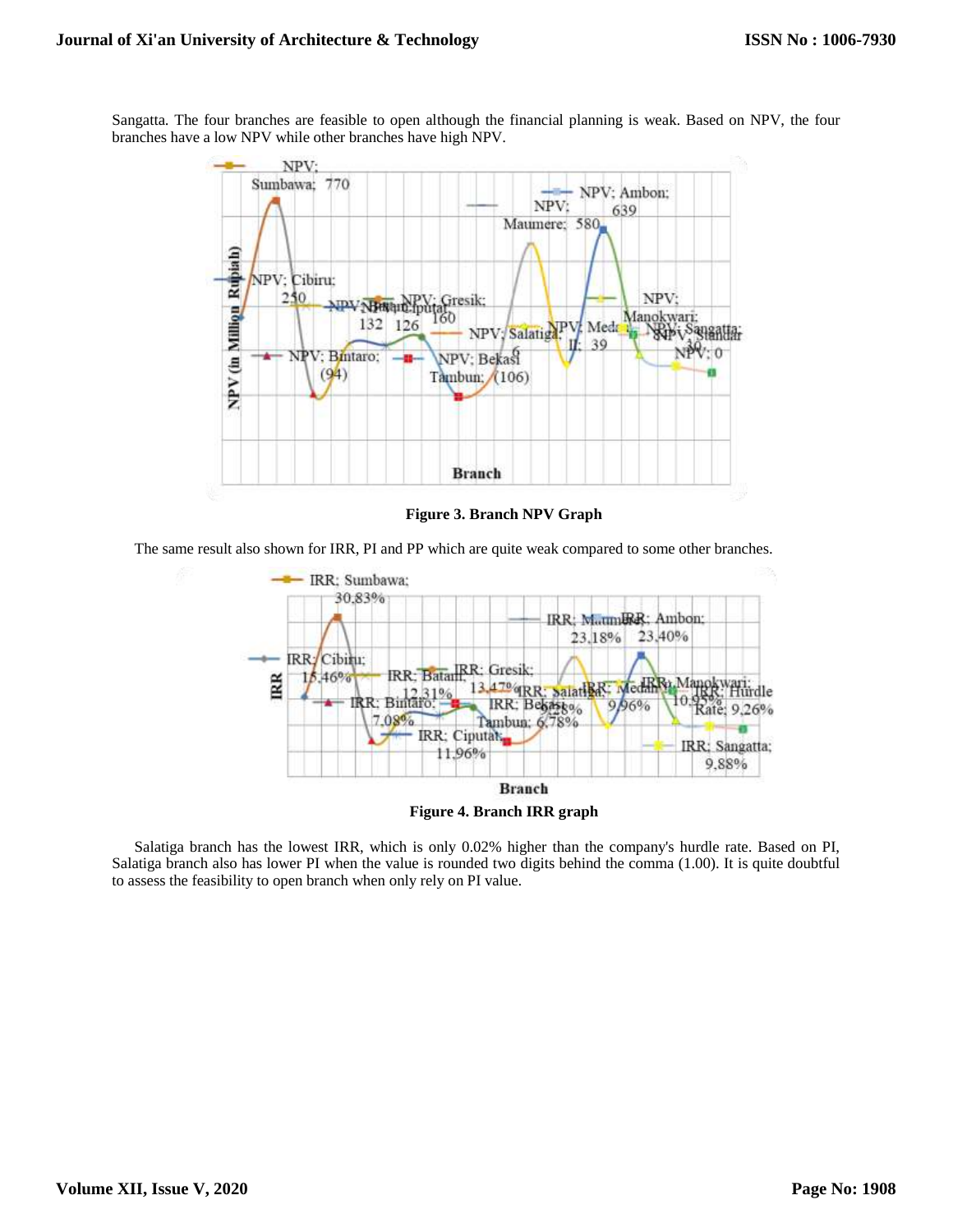



PB evaluation result of Salatiga branch shows that new investment return exactly when the project period ends. In this case, it is assumed that the rental period of the branch shop is three years or 36 months.



**Figure 6. Payback Period Branch Graph**

# *4.2. Closing Evaluation and Downgrade Branch Status Data*

An analysis tool namely productivity analysis of sales team performance, branch vintage analysis, and GE Business Screen analysis or internal-external analysis are used to evaluate the closing and downgrade the branch status. The three criterias have the same weight to determine the feasibility of closing or downgrading the branch status.

| Table 3. Evaluation of Closing and Downgrading Branch Status |
|--------------------------------------------------------------|
|--------------------------------------------------------------|

| No. | <b>Branch Name</b> | <b>Feasibility based on criteria</b> |                         |                         | <b>Conclusion</b> |
|-----|--------------------|--------------------------------------|-------------------------|-------------------------|-------------------|
|     |                    | <b>PKM</b>                           | VС                      | IE                      |                   |
|     | Palangkaraya       | Feasible to Close                    | Continue                | Consider other criteria | Downgrade         |
| 2   | Cibiru             | Feasible to Close                    | Feasible to Close       | Consider other criteria | Feasible to Close |
| 3   | Cilegon            | Continue                             | Feasible to Close       | Consider other criteria | Downgrade         |
| 4   | Gunung Sitoli      | Feasible to Close                    | Feasible to Close       | Consider other criteria | Feasible to Close |
| 5   | Bintaro            | Feasible to Close                    | Feasible to Close       | Continue                | Feasible to Close |
| 6   | Bekasi Tambun      | Feasible to Close                    | Feasible to Close       | Continue                | Feasible to Close |
| 7   | Purwakarta         | Feasible to Close                    | Feasible to Close       | Consider other criteria | Feasible to Close |
| 8   | Salatiga           | Feasible to Close                    | Consider other criteria | Consider other criteria | Feasible to Close |

From the assessment results of three criterias, two branches are feasible to close and the other two branches downgrade the branch status to Point of Sales (POS) or Point of Payment (POP) depending on the remaining potential investment. The four branches whose status are downgrade, all of them is actually feasible to close.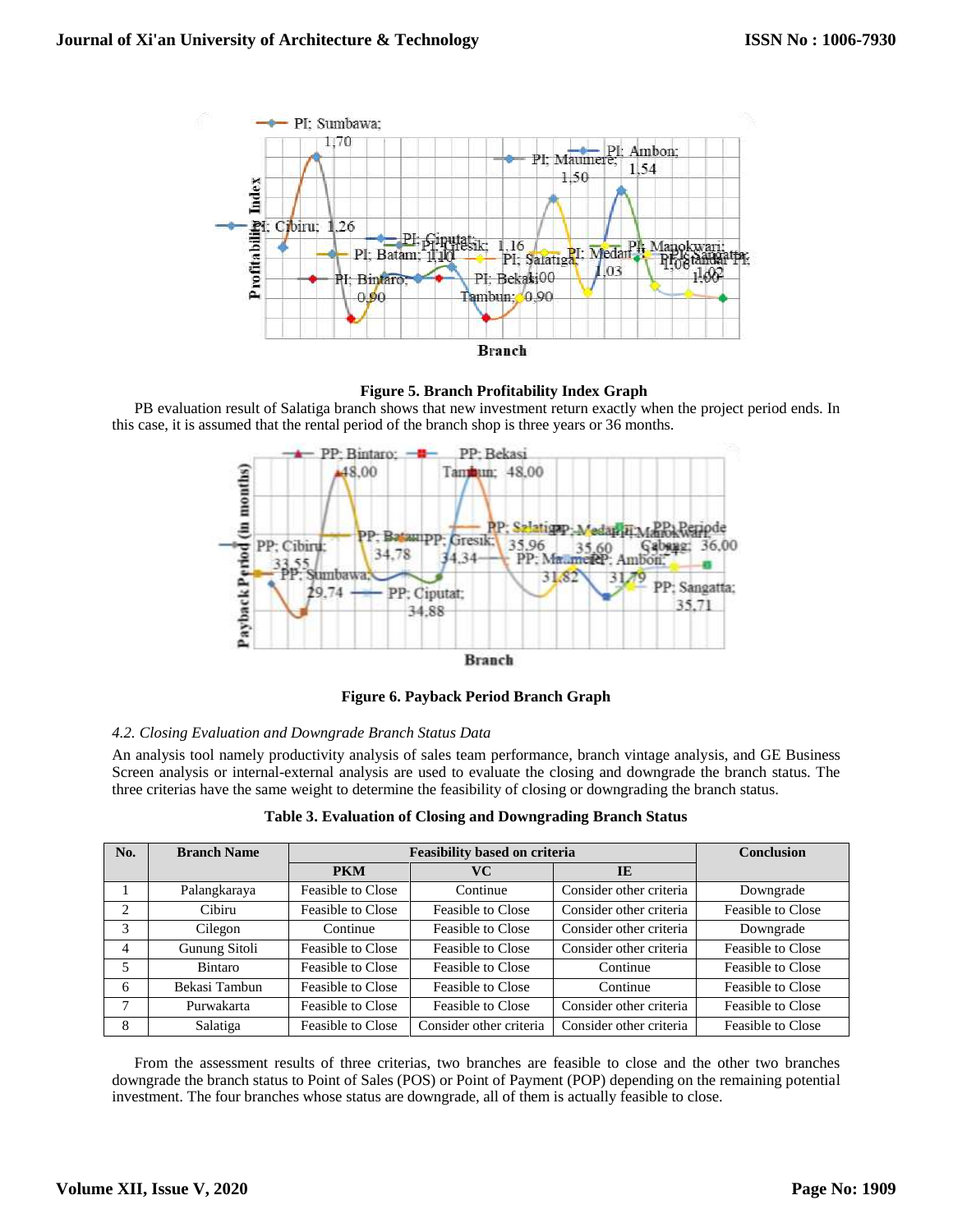#### V. DISCUSSION

The VIP finance company implements a horizontal growth strategy by expanding its operations to other geographical locations and/or increasing the range of products and services offered to the market. This strategy is quite appropriate for VIP finance company because the company's current products have real growth potential so concentrating resources on these product lines is more appropriate as a strategy for corporate growth or defense. However, VIP finance company is still not good enough in making the decision to open a branch. As described in research question, VIP finance company closed several branches that had only been operating for less than two years. Based on the interview result, the company made this decision because the income or profit obtained is lower than the operational costs incurred. If it kept running, it would result in greater losses. The reason some branches are downgrading their status due to assets incompatibility to become a branch based on the Financial Services Authority provisions. VIP finance companies sometimes use overcapacity in a branch to open another branch in a nearby location without more extensive feasibility analysis of opening the branch. This reason is also used for the opening of several branches which are then closed or downgraded in less than two years of operation, namely the Cibiru, Bintaro and Tambun Bekasi branch.

Company could use criteria that are often used in measuring the finance company's performance when making branch opening and closing decisions, such as sales quantity, sales quality, market potential, competition, industry, and internal strength. All of these criterias have actually been applied by VIP finance companies in decision making for opening and closing branches, but the analysis tools used are still not good enough in procedures standardization, data sources feasibility and data projections accuracy. Another deficiency in the opening branch process is the prebranch implementation. In some branches, the number of manpower is often not available according to plan, even though the branch still can operate. It will caused branch opening delayed even though the asset is available and the project time is running (in this case the building rental period). In addition, administrative management, especially at the Financial Services Authority, also becomes an obstacle in branch opening process. Delays in opening a branch will affect the return on capital which in turn affect the company's next investment.

The result shows that two of thirteen branches are not feasible to open and others have weak feasibility values to be opened. The decision to open two branches that are not feasible to operate is an inappropriate decision and it is proven that both branches are downgraded to the point of sale status in less than two years of operation. Although based on study result, these two branches are feasible to be closed because they are not feasible in quantity and quality of sales. Several other branches that have weak feasibility values to be opened, have also been closed and downgraded status, namely Cibiru and Salatiga branch. Based on the interview result, the two branches are closed and downgraded because of poor sales quality. Based on this study, Cibiru branch is feasible to close bacause of low sales quality and sales quantity, while Salatiga branch is more feasible to be closed because of low sales quantity. The closure of Salatiga branch is more feasible than just downgrading its status to a point of sale, because the sales quantity of Salatiga branch is low seen from market potential, industry, and internal strengths. In addition, based on the evaluation of branch opening, Salatiga branch has a very low feasibility value.

Other branches that have a low feasibility analysis can operate well if the implementation is in accordance or better than the plan. It is reflected in the Medan II and Manokwari branch. Although based on financial plan analysis the two branches have a low feasibility value, both branches still operate well. On the contrary, Cibiru branch, which has a high feasibility based on financial plan analysis, is closed because it do not go as planned. The company's divestment strategy by closing several branches in this study is a right decision because based on the study result, most of the branches are feasible to close. However, the closure of Palangkaraya branch and Cilegon branch can be declared not feasible because seen from market, industry, internal strength and sales quality, Palangkaraya branch is still feasible to be downgraded as a payment point. Other considerations can be developed by company such as comparing future potential with current operational cost.

Based on several studies, it is stated that branch closure affect the closed branch, surrounding branch, competitors, and other communities. Therefore, if another VIP finance branch is located in remote area, it would be better for to simply reduce the branch status to payment point. Besides being able to assist in collecting debtor payments in the area, the existence of VIP finance company representative in an area also strengthen the company names (brand recognition). Brand recognition strategy is important for VIP finance companies, it is known from this study that one of the company's internal weaknesses is the centralization of promotional costs that narrow the sales team's space to introduce their products. The operational costs of the Palangkaraya branch, which may be quite large, can be overcome by moving office to smaller buildings and having fewer employees according to their function as payment points. The same thing applies to Cilegon branch. Good sales productivity can be considered to not closing the